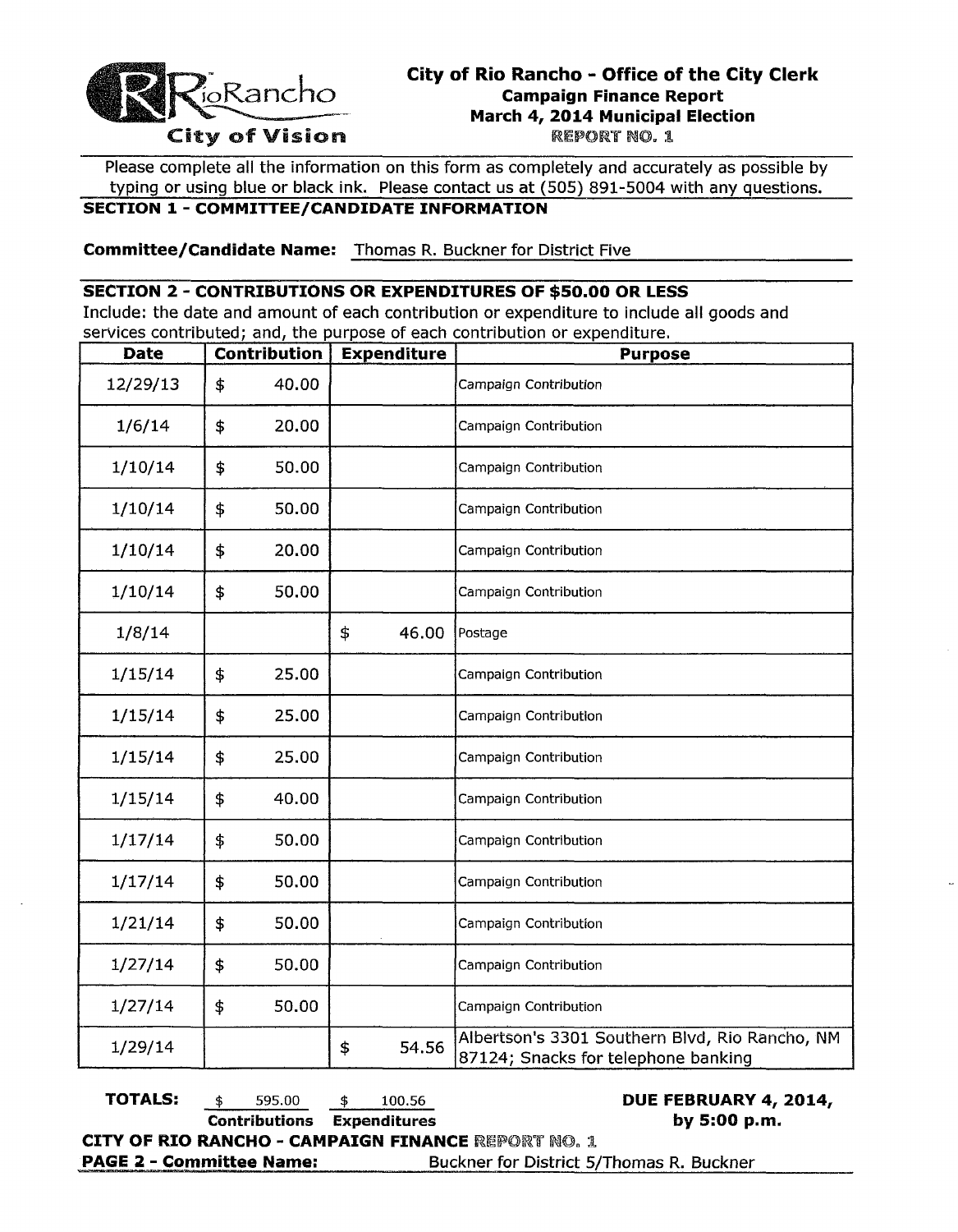### **SECTION 3 - CONTRIBUTIONS OR EXPENDITURES OF MORE THAN \$50.00 (Cumulative)**

Include: the name and address of the person or entity from whom any cumulative contribution or expenditure of more than \$50.00 was received or made; the date and amount of each contribution or expenditure to include all goods and services contributed; and, the purpose of each contribution or expenditure.

| <b>Date</b>    |                      | <b>Contribution Expenditure</b> | <b>Name/Address</b>                                                                           | <b>Purpose</b>                 |  |
|----------------|----------------------|---------------------------------|-----------------------------------------------------------------------------------------------|--------------------------------|--|
| 12/29/13       | 500.00<br>\$         |                                 | Thomas R. Buckner, POB 45318,<br>Rio Rancho, NM 87174                                         | Loan                           |  |
| 1/6/14         | \$<br>150.00         |                                 | Donald E. Leonard, 201 Lomas<br>Blvd, Albuquerque, NM 87102                                   | Campaign Contribution          |  |
| 1/10/14        | \$<br>100.00         |                                 | John & Elva Santos, 10228<br>Wickenberg, Albuquerque, NM<br>87114                             | Campaign Contribution          |  |
| 1/10/14        | \$<br>100.00         |                                 | Donna Tillman, 5514 Roosevelt<br>Ct, NE, Rio Rancho, NM 87144                                 | Campaign Contribution          |  |
| 1/14/14        | \$<br>100.00         |                                 | Ray M. Baca, 1531 Chihuahua<br>Rd, NW, Rio Rancho, NM 87144                                   | Campaign Contribution          |  |
| 1/8/14         |                      | \$<br>159.43                    | Focus Ink, Inc., 335-B Jefferson<br>SE, Albuquerque, NM 87108                                 | Campaign Literature & Printing |  |
| 1/5/14         | \$<br>100.00         |                                 | Linda Allison, 2300 Wrangler, Rio In Kind Contribution<br>Rancho, NM 87124                    |                                |  |
| 1/15/14        |                      | \$<br>469.73                    | Focus Ink, Inc., 335-B Jefferson<br>SE, Albuquerque, NM 87108                                 | Campaign Literature & Printing |  |
| 1/15/14        | \$<br>100.00         |                                 | Abram & Frances Padilla, 3070<br>Ashkirk Loop, Rio Rancho, NM<br>87144                        | <b>Campaign Contribution</b>   |  |
| 1/15/14        | \$<br>100.00         |                                 | Brian S. Colon, 1101 Diamond<br>Back, NE, Albuquerque, NM<br>87113.                           | Campaign Contribution          |  |
| 1/15/14        | \$<br>100.00         |                                 | Pauline D. & Melvin Eisenstadt,<br>POB 658, Corrales, NM 87048                                | Campaign Contribution          |  |
| 1/6/14         | \$<br>100.00         |                                 | Sapien For Senate, 1600 W. Ella,<br>Corrales, NM 87048                                        | Campaign Contribution          |  |
| 1/6/14         | \$<br>100.00         |                                 | John Sapien, 1600 W. Ella,<br>Corrales, NM 87048                                              | Campaign Contribution          |  |
| 1/17/14        | \$<br>300.00         |                                 | New Mexico Democratic Club,<br>2300 Wrangler, Rio Rancho, NM<br>87124                         | Campaign Contribution          |  |
| 1/17/14        | \$<br>100.00         |                                 | Jim & Pat Moran, 872 Campfirs,<br>Rio Rancho, NM 87124                                        | Campaign Contribution          |  |
| 1/17/14        |                      | \$<br>457.16                    | Focus Ink, Inc., 335-B Jefferson<br>SE, Albuquerque, NM 87108                                 | Yard Signs                     |  |
| 1/21/14        | 100.00<br>\$         |                                 | Amanda Cooper, 6690 Corrales<br>Rd., Corrales, NM 87048                                       | Campaign Contribution          |  |
| 1/21/14        |                      | \$<br>55.00                     | City of Rio Rancho, Rio Rancho,<br>NM 87144                                                   | <b>Political Sign Permit</b>   |  |
| 1/27/14        | \$<br>100.00         |                                 | Southwest Investment Trust,<br>Inc. NW, Albuquerque, NM 87114                                 | Campaign Contribution          |  |
| 1/27/14        | \$<br>250.00         |                                 | New Mexico Building and<br>Construction Trades Council, 510<br>San Pedro SE, Albuquerque, NM. | Campaign Contribution          |  |
| 2/2/14         | 250.00<br>\$         |                                 | Mr. Mundi Fomukong, 1138<br>Coldwater Canyon Dr., Beverly<br>Hills, CA 90210                  | Campaign Contribution          |  |
| <b>TOTALS:</b> | \$                   | 2,650.00<br>\$                  | 1,141.32                                                                                      | DUE FEBRUARY 4, 2014,          |  |
|                | <b>Contributions</b> |                                 | <b>Expenditures</b>                                                                           | by 5:00 p.m.                   |  |

**CITY OF RIO RANCHO - CAMPAIGN FINANCE REPORT NO. 1 PAGE 3** 

**SECTION 4 - TOTALS**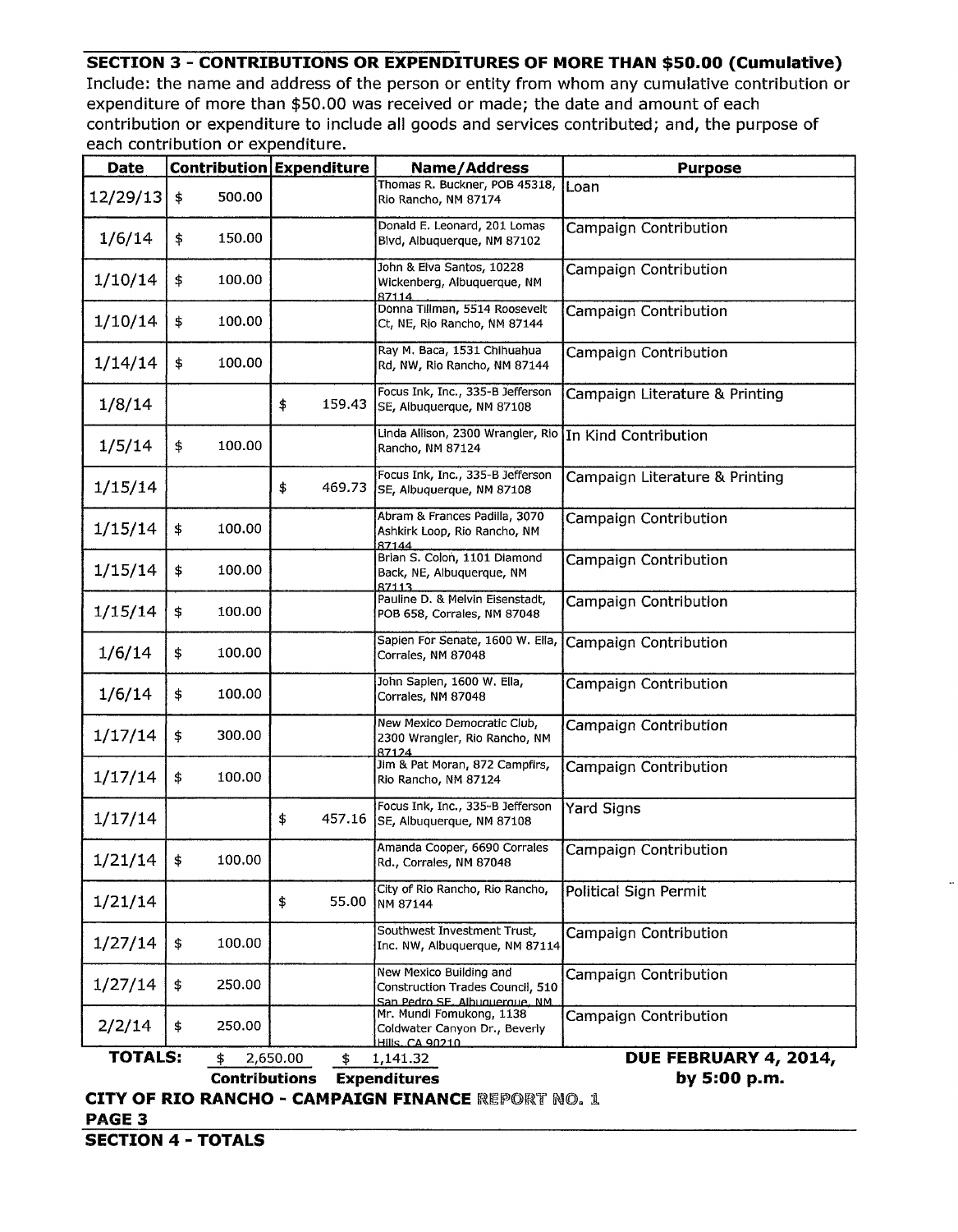| Total Contributions Page 1:         | ۰\$ |          | 595.00 Total Expenditures Page 1:     | \$  | 100.56   |
|-------------------------------------|-----|----------|---------------------------------------|-----|----------|
| Total Contributions Page 2:         | \$  |          | 2,650.00 Total Expenditures Page 2:   | -\$ | 1,141.32 |
| Total Contributions Additional:     | \$  |          | 400.00 Total Expenditures Additional: | \$  | 357.55   |
| Total Contributions REPORT 1:       | \$  | 3,645.00 | Total Expenditures REPORT 1:          | \$  | 1,599.43 |
| <b>Total Contributions To Date:</b> | \$  | 3,645.00 | Total Expenditures To Date:           | \$  | 1,599.43 |

#### **DUE FEBRUARY 4, 2014, by 5:00 p.m.**

## **SECTION 5 - APPROVALS**

**Committee Name:** Thomas R. Buckner for District Five

SECTION 5 - APPROVALS<br>
Committee Name: Thomas R. Buckner for District Five<br>
I, Sule O, SuleMula hereby declare that this Campaign Finance<br>
Report has been prepared with all reasonable diligence and is true and complete.

Sure anthonized Signature  $\frac{a-4-20/11}{a}$ 

Subscribed and sworn to me this  $\frac{1+\Delta}{\Delta}$  of  $\frac{1+\Delta}{\Delta}$  of  $\frac{1+\Delta}{\Delta}$ , 2014 Stamp/Seal 7 falande Lincen OFFICIAL SEAL

Yolanda Lucero<br>NOTARY PUBLIC  $3.8.1$  My Commission Expires STATE OF NEW ME My Commission Expires: Received in the Office of the City Clerk at  $\frac{10.25}{10.25}$  (a.m./p.m.) on the  $\frac{4}{5}$ day of *February*, 2014

CITY CLERK FEB 4'14 AM10:25 Stephen J. Ruger, City Clerk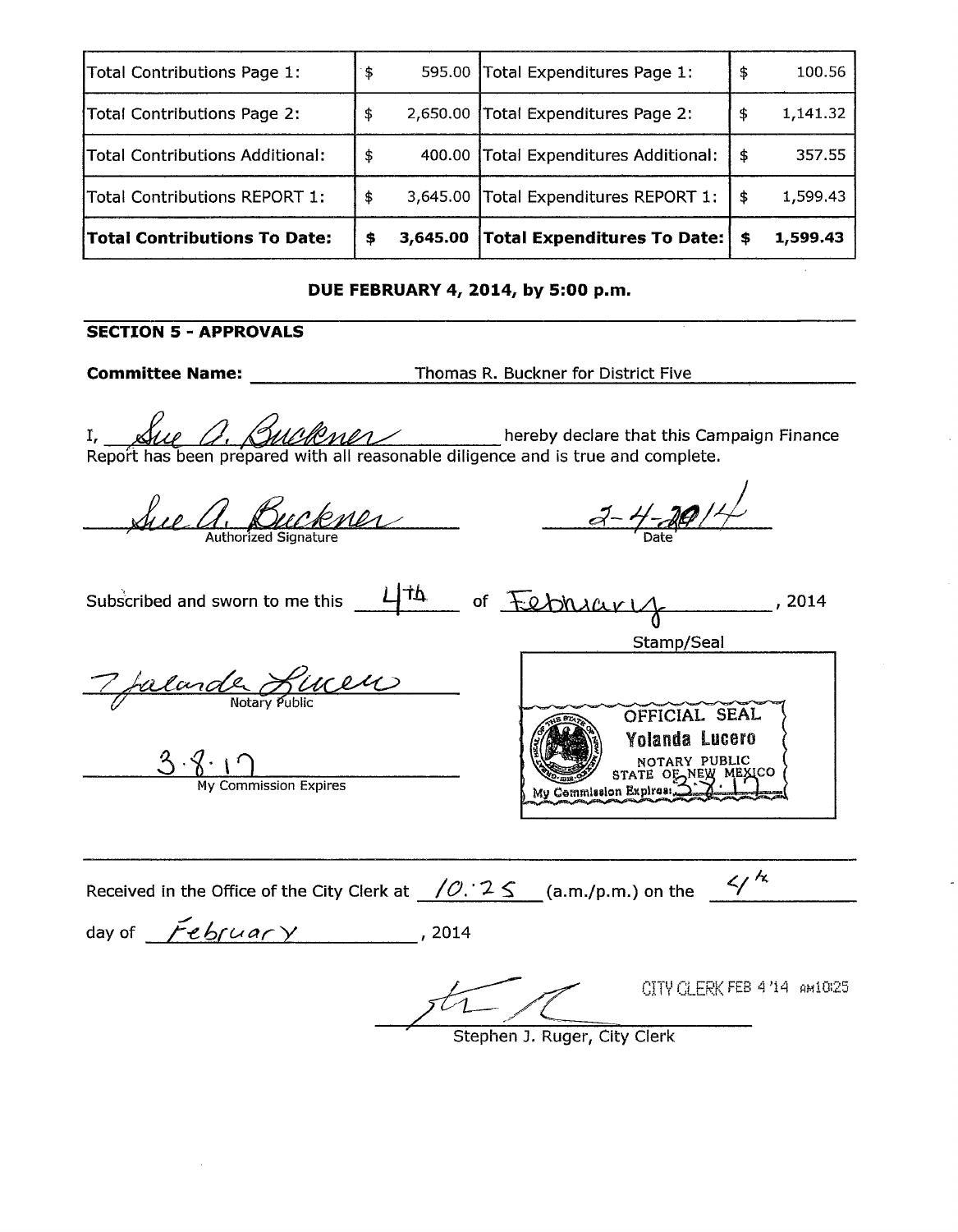## **Committee/Candidate Name:** Buckner for District Five/Thomas R. Buckner

| <u>REPORT 1 - ADDITIONAL CONTRIBUTIONS OR EXPENDITURES OF \$50.00 OR LESS</u> |              |                    |                                   |  |  |
|-------------------------------------------------------------------------------|--------------|--------------------|-----------------------------------|--|--|
| <b>Date</b>                                                                   | Contribution | <b>Expenditure</b> | <b>Purpose</b>                    |  |  |
| 1/28/14                                                                       |              | \$                 | 41.29 Snacks for Campaign Workers |  |  |
| 1/29/14                                                                       |              | 13.60<br>\$        | Postage                           |  |  |
| 2/2/14                                                                        |              | 25.66<br>\$        | Office Supplies                   |  |  |
|                                                                               |              |                    |                                   |  |  |
|                                                                               |              |                    |                                   |  |  |
|                                                                               |              |                    |                                   |  |  |
|                                                                               |              |                    |                                   |  |  |
|                                                                               |              |                    |                                   |  |  |
|                                                                               |              |                    |                                   |  |  |
|                                                                               |              |                    |                                   |  |  |
|                                                                               |              |                    |                                   |  |  |
|                                                                               |              |                    |                                   |  |  |
|                                                                               |              |                    |                                   |  |  |
|                                                                               |              |                    |                                   |  |  |
|                                                                               |              |                    |                                   |  |  |
|                                                                               |              |                    |                                   |  |  |
|                                                                               |              |                    |                                   |  |  |
|                                                                               |              |                    |                                   |  |  |
|                                                                               |              |                    |                                   |  |  |
|                                                                               |              |                    |                                   |  |  |
|                                                                               |              |                    |                                   |  |  |
|                                                                               |              |                    |                                   |  |  |
|                                                                               |              |                    |                                   |  |  |
|                                                                               |              |                    |                                   |  |  |
|                                                                               |              |                    |                                   |  |  |
|                                                                               |              |                    |                                   |  |  |

# **REPORT 1 - ADDITIONAL CONTRIBUTIONS OR EXPENDITURES OF \$50.00 OR LESS**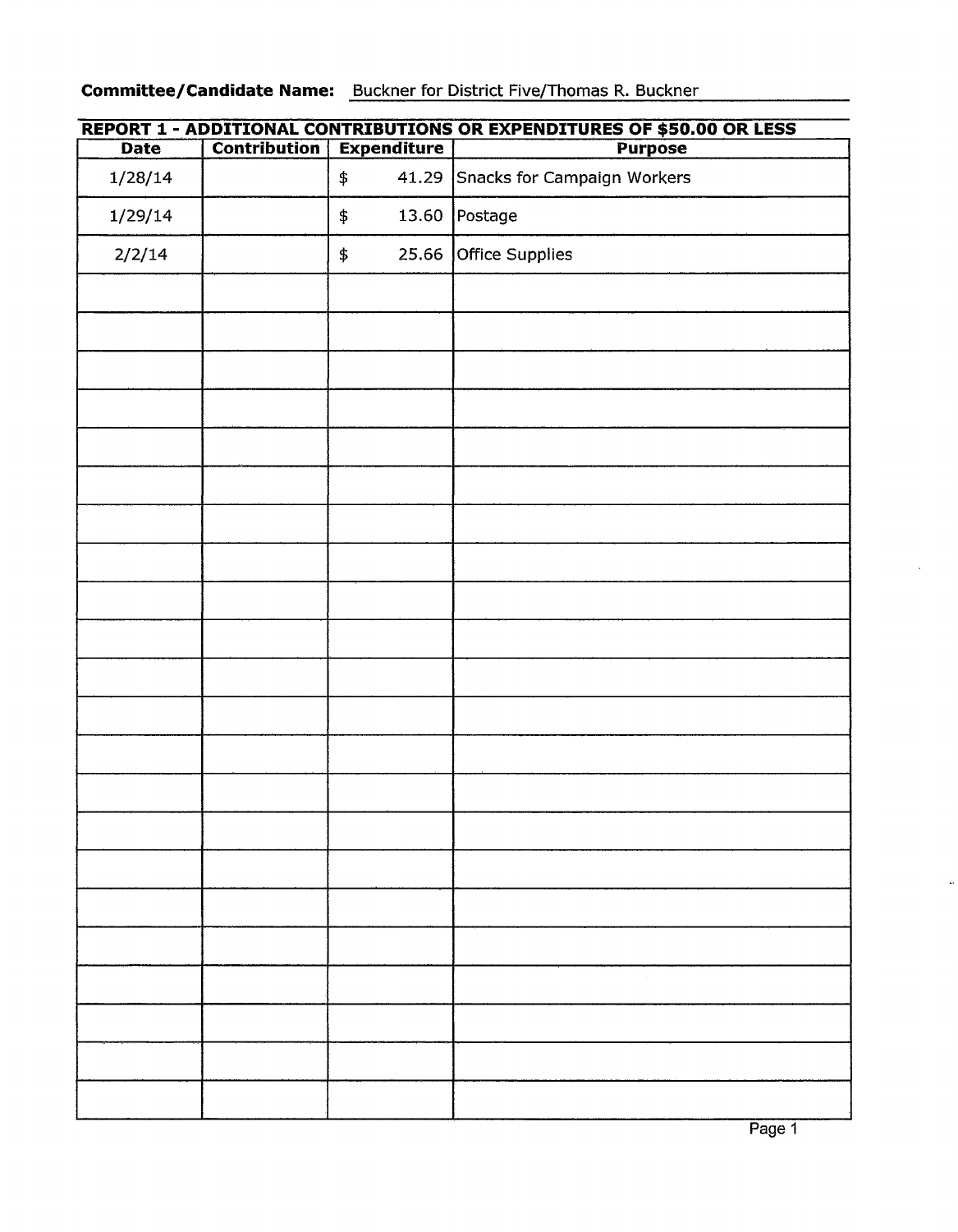| <b>Date</b>    |                                                                                                                                            | <b>Contribution   Expenditure</b> | <b>Purpose</b> |
|----------------|--------------------------------------------------------------------------------------------------------------------------------------------|-----------------------------------|----------------|
|                |                                                                                                                                            |                                   |                |
|                |                                                                                                                                            |                                   |                |
|                |                                                                                                                                            |                                   |                |
|                |                                                                                                                                            |                                   |                |
|                |                                                                                                                                            |                                   |                |
|                |                                                                                                                                            |                                   |                |
|                |                                                                                                                                            |                                   |                |
|                |                                                                                                                                            |                                   |                |
|                |                                                                                                                                            |                                   |                |
|                |                                                                                                                                            |                                   |                |
|                |                                                                                                                                            |                                   |                |
|                |                                                                                                                                            |                                   |                |
|                |                                                                                                                                            |                                   |                |
|                |                                                                                                                                            |                                   |                |
|                |                                                                                                                                            |                                   |                |
|                |                                                                                                                                            |                                   |                |
|                |                                                                                                                                            |                                   |                |
|                |                                                                                                                                            |                                   |                |
|                |                                                                                                                                            |                                   |                |
|                |                                                                                                                                            |                                   |                |
| $\sim$         |                                                                                                                                            |                                   |                |
|                |                                                                                                                                            |                                   |                |
|                |                                                                                                                                            |                                   |                |
|                |                                                                                                                                            |                                   |                |
|                |                                                                                                                                            |                                   |                |
|                |                                                                                                                                            |                                   |                |
| <b>TOTALS:</b> | $\begin{array}{c c}\n\text{\LARGE $\$} & - & \text{\LARGE $\$} & 80.55 \\ \hline\n\text{Contributions} & \text{Expenditures}\n\end{array}$ |                                   | Page 2         |

 $\omega$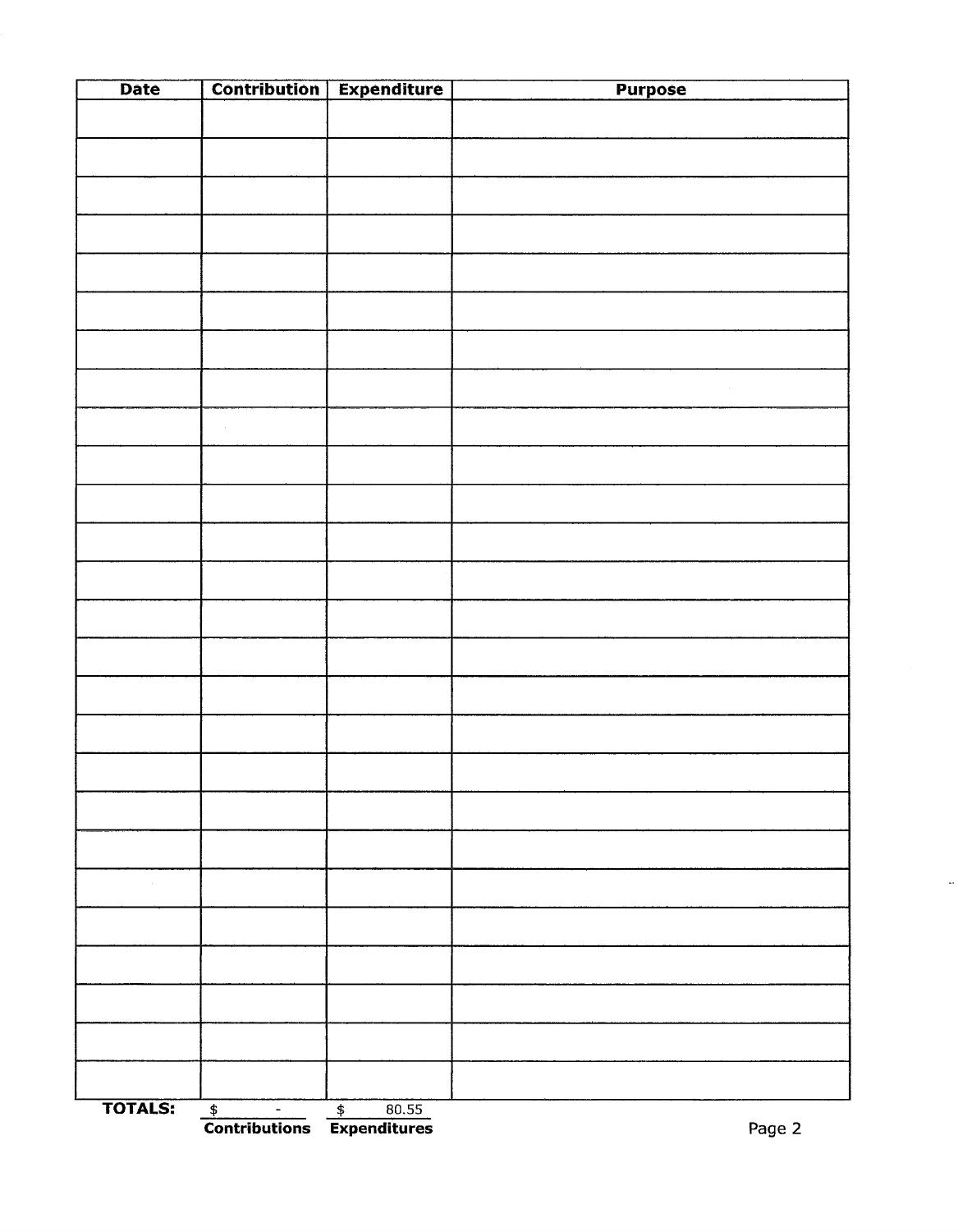| .<br><b>Date</b> | <b><i><u><i></i></u></i></b><br><b>Contribution Expenditure</b> |        |              | <b>Name/Address</b>                                                     | .<br><b>Purpose</b>   |
|------------------|-----------------------------------------------------------------|--------|--------------|-------------------------------------------------------------------------|-----------------------|
|                  |                                                                 |        |              | Ari Biernoff, 220 Girard Blvd, SE,                                      |                       |
| 1/27/14          | $\pmb{\$}$                                                      | 200.00 |              | Albuquerque, NM 87106                                                   | Campaign Contribution |
| 1/27/14          |                                                                 |        | 102.00<br>\$ | USPM, Rio Rancho, NM 87174                                              | Postage               |
| 2/1/14           | \$                                                              | 100.00 |              | Donald E. Leonard, 201 Lomas,<br>Albuquerque, NM 87102                  | Campaign Contribution |
| 2/3/14           |                                                                 |        | 175.00<br>\$ | USPM, Rio Rancho, NM 87174                                              | Postage               |
| 2/4/14           | $\ddagger$                                                      | 100.00 |              | Garry & Mary Ann Wallen, 5545<br>Lilac Pl., NE, Rio Rancho, NM<br>07144 | Campaign Contribution |
|                  |                                                                 |        |              |                                                                         |                       |
|                  |                                                                 |        |              |                                                                         |                       |
|                  |                                                                 |        |              |                                                                         |                       |
|                  |                                                                 |        |              |                                                                         |                       |
|                  |                                                                 |        |              |                                                                         |                       |
|                  |                                                                 |        |              |                                                                         |                       |
|                  | $\mathbf{v}$                                                    |        |              |                                                                         |                       |
|                  |                                                                 |        |              |                                                                         |                       |
|                  |                                                                 |        |              |                                                                         |                       |
|                  |                                                                 |        |              |                                                                         |                       |
|                  |                                                                 |        |              |                                                                         |                       |
|                  |                                                                 |        |              |                                                                         |                       |
|                  |                                                                 |        |              |                                                                         |                       |
|                  |                                                                 |        |              |                                                                         |                       |
|                  |                                                                 |        |              |                                                                         |                       |
|                  |                                                                 |        |              |                                                                         |                       |
|                  |                                                                 |        |              |                                                                         |                       |
|                  |                                                                 |        |              |                                                                         |                       |
|                  |                                                                 |        |              |                                                                         |                       |
|                  |                                                                 |        |              |                                                                         |                       |

## **REPORT 1 - ADDITIONAL CONTRIBUTIONS OR EXPENDITURES OF \$50.00 OR MORE**

j.